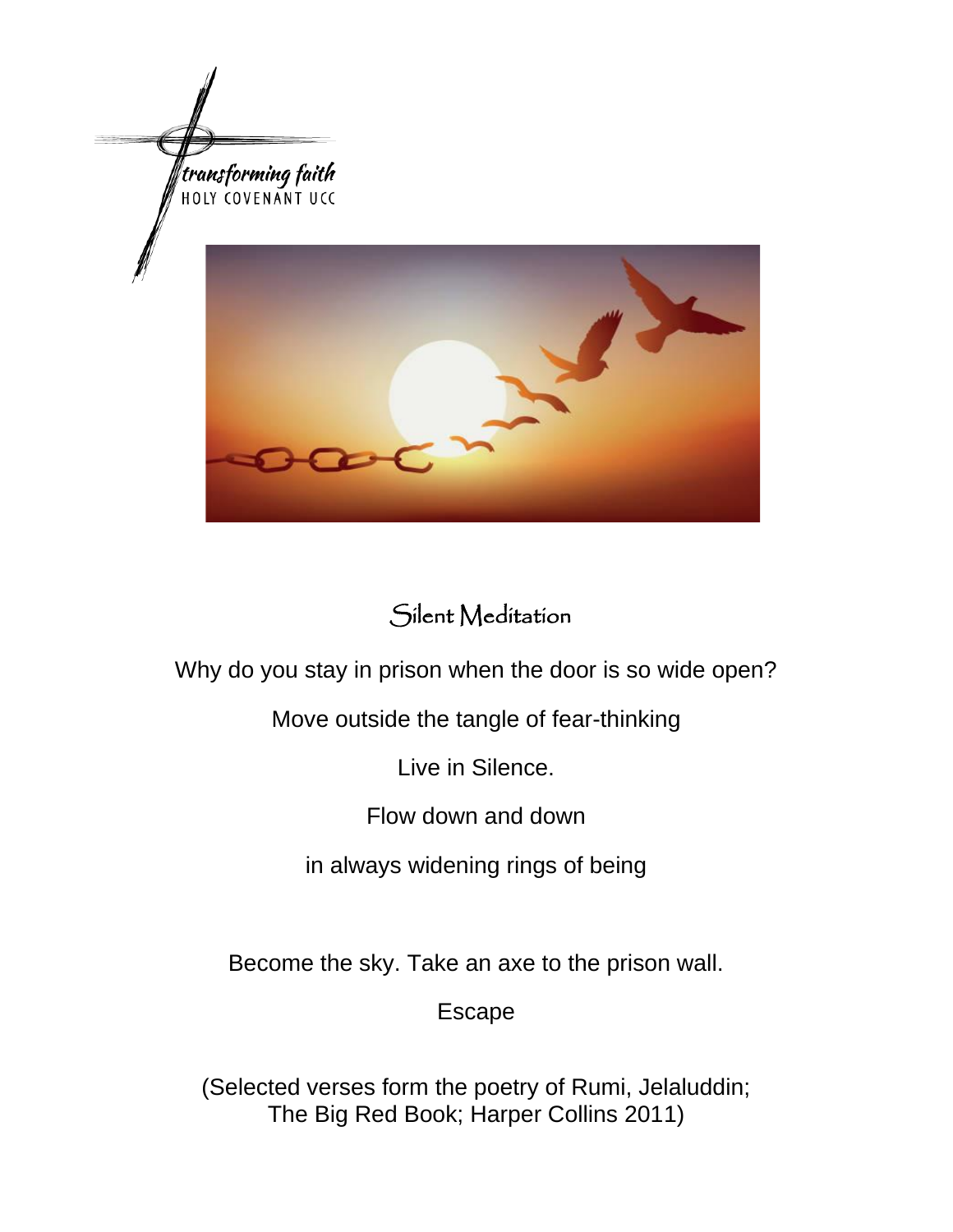## **HOLY COVENANT UNITED CHURCH OF CHRIST SEVENTH SUNDAY OF EASTER**

# **May 29, 2022 10:55 am**

| Prelude                                                                                                                                                                                                                                        | "We Are an Offering"                                                                                 | arr. L. Bergquist   |  |  |
|------------------------------------------------------------------------------------------------------------------------------------------------------------------------------------------------------------------------------------------------|------------------------------------------------------------------------------------------------------|---------------------|--|--|
| Chiming of the Hour                                                                                                                                                                                                                            |                                                                                                      |                     |  |  |
|                                                                                                                                                                                                                                                | Welcome and Announcements<br>One: Alleluia! Christ is Risen!<br>Many: He is risen, indeed! Alleluia! | <b>Cheri Dennis</b> |  |  |
| "There's a Spirit of Love in This Place"<br>arr. M. A. Miller<br><b>Introit</b><br>There's a spirit of love in this place. $(2x)$<br>You can't see it, but it's there, just as precious as the air.<br>There's a spirit of love in this place. |                                                                                                      |                     |  |  |
| There's the presence of peace in this room. $(2x)$<br>In God's tenderness is found peace that passes human bounds.<br>There's the presence of peace in this room.                                                                              |                                                                                                      |                     |  |  |
|                                                                                                                                                                                                                                                | * Call to Worship & Invocation                                                                       | Phil Kaveler        |  |  |
| Today we open our hearts and minds to the presence of God.<br>One:                                                                                                                                                                             |                                                                                                      |                     |  |  |
| May the God of healing, the God of hope, the God of comfort be<br><b>Many:</b><br>with us on this day.                                                                                                                                         |                                                                                                      |                     |  |  |
| One:                                                                                                                                                                                                                                           | Today we long for the transforming love of God to be made known in<br>our brokenness.                |                     |  |  |
| Many:                                                                                                                                                                                                                                          | May the God of resurrection be revealed to us this day.                                              |                     |  |  |
| One:                                                                                                                                                                                                                                           | Today we approach God with humility and with Hope--                                                  |                     |  |  |
| All:                                                                                                                                                                                                                                           | May our longing for healing, for comfort, for the courage to be                                      |                     |  |  |
| advocates of peace be heard by the God of peace. Let us worship                                                                                                                                                                                |                                                                                                      |                     |  |  |
|                                                                                                                                                                                                                                                | in spirit and in truth. Amen.                                                                        |                     |  |  |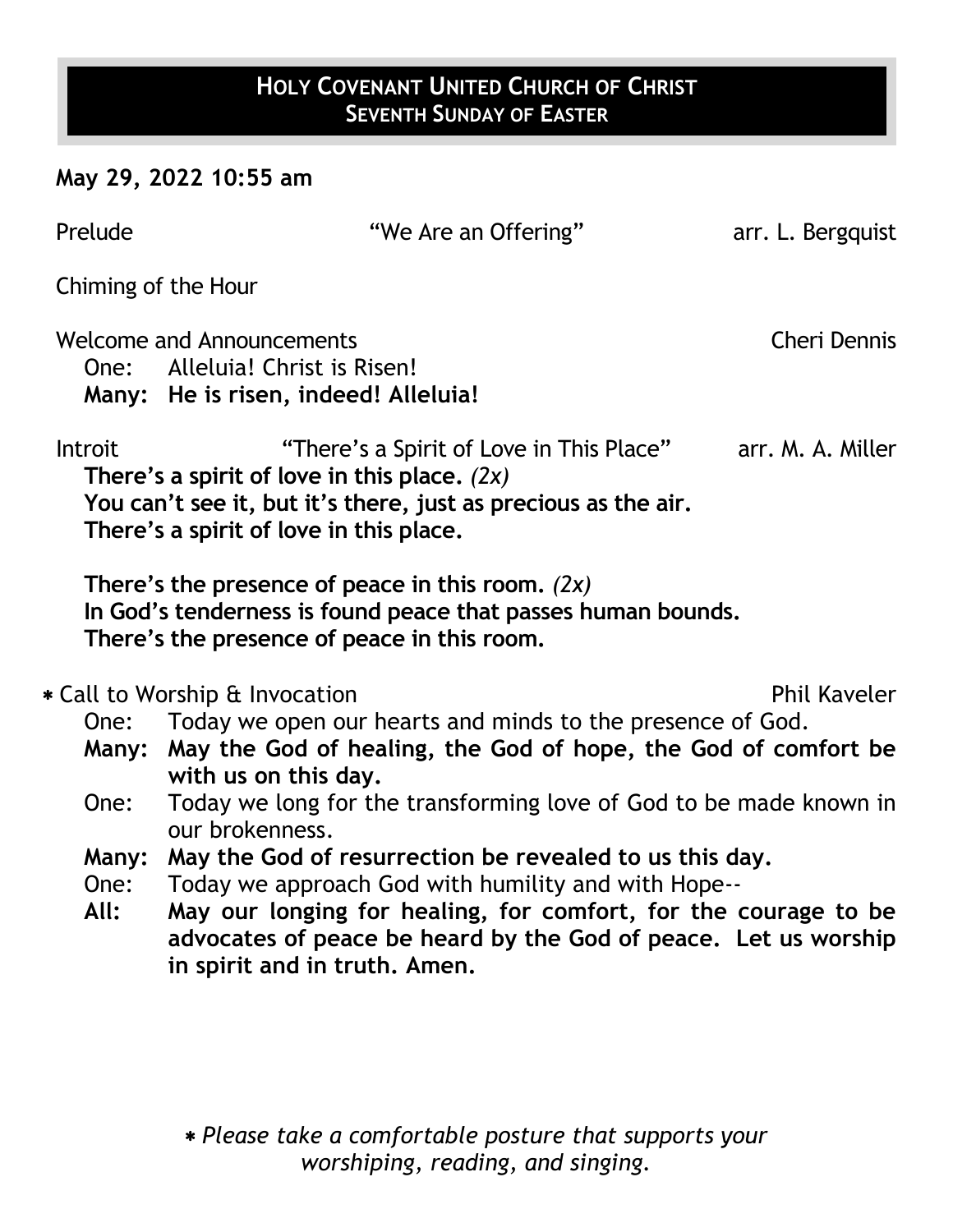Hymn 382 "Come, We Who Love God's Name" MARCHING TO ZION **Come, we who love God's name, and let our joys be known; Together God's great love proclaim,** *(2x)* **and thus surround the throne.** *(2x)*

*Refrain:* **We're marching to Zion, beautiful, beautiful Zion; We're marching onward to Zion, the beautiful city of God.**

**Let those refuse to sing who never knew our God; But we our thanks and praise will bring,** *(2x)* **for love so deep and broad.** *(2x)(R)*

**God's grace on earth is found, the seeds of glory sown; Celestial fruits on earthly ground,** *(2x)* **from faith and hope have grown.** *(2x)(R)*

**The hill of Zion yields a thousand sacred sweets; Before we reach the heavenly fields,** *(2x)* **or walk the golden streets.** *(2x)(R)*

**Prayer of Grief After School Shooting in Uvalde, TX - May 24, 2022** *From the United Church of Christ The Rev. Dr. John C. Dorhauer, General Minister and President The Rev. Traci Blackmon and The Rev. Dr. Karen Georgia Thompson Associate General Ministers*

Phil Kaveler, Dawn Robinson

In utter and irrepressible grief, we offer these words, giving collective voice to the anguish we all feel. **God, hear our prayer:**

For the nineteen children now dead;

For the teachers now dead;

For the parents, family, and friends who will spend the rest of their lives aching every night from the weight of this;

For a schoolhouse rendered trauma-laden and grief-stricken in a matter of minutes, whose students will suffer PTSD in the wake of this tragedy; **God, hear our prayer:**

For the caregivers in Uvalde now burdened with the task of managing the shared and collective grief of a traumatized community who love their children;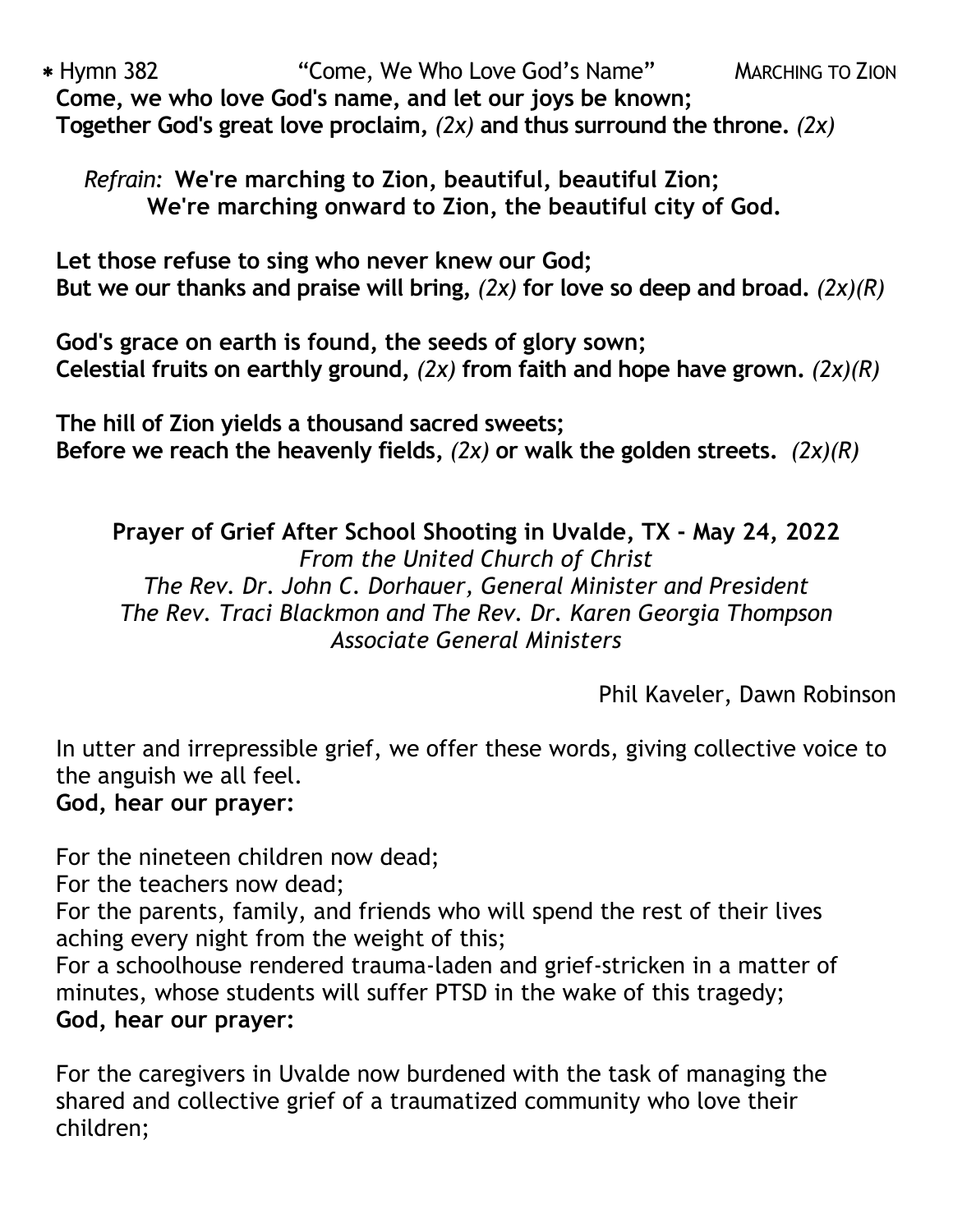For those who feel the new burden of useless guilt in the aftermath of this, wondering what else they could have done to prevent this;

For the nation, so in love with our weapons that we continue to tolerate these mass shootings and the grief they inflict without ever building the collective will needed to address it fully;

For the world, suffering a massive and collective grief of its own and witnessing acts of cruelty daily too numerous to fully process.

**God, hear our prayer:**

Heal our gaping wounds. Restore our sense of compassion. Quiet the restlessness within us. Settle the building righteous anger. Quicken the desire for peace. **God, hear our prayer:**

Remove the chasm that sees race and religion and political persuasion as the marks of a person's worth and value.

End the cycle of violence that begets more violence.

#### **God, hear our prayer:**

Silence the voices that broker in fear and division and create the hatred we see mounting everywhere between us.

Quiet the troubled soul thinking of grabbing the next gun and ending innocent lives.

Empower us all to act now, refusing to wait for the next horror show before we change the laws that make guns and their discharge so accessible. **God, hear our prayer:**

Turn anguish to action; our rage to restoration; our hatred to love; our grief to

hope. Let it never happen again. Ever. How much more can we bear, O Lord? How

much more can we endure.

#### **God, hear our prayer:**

Be our rock of refuge. Be our light of inspiration. Be our beacon of hope. Be the arms of love that hold us until the pain recedes. **Lord, in your mercy, hear our prayers. Amen.**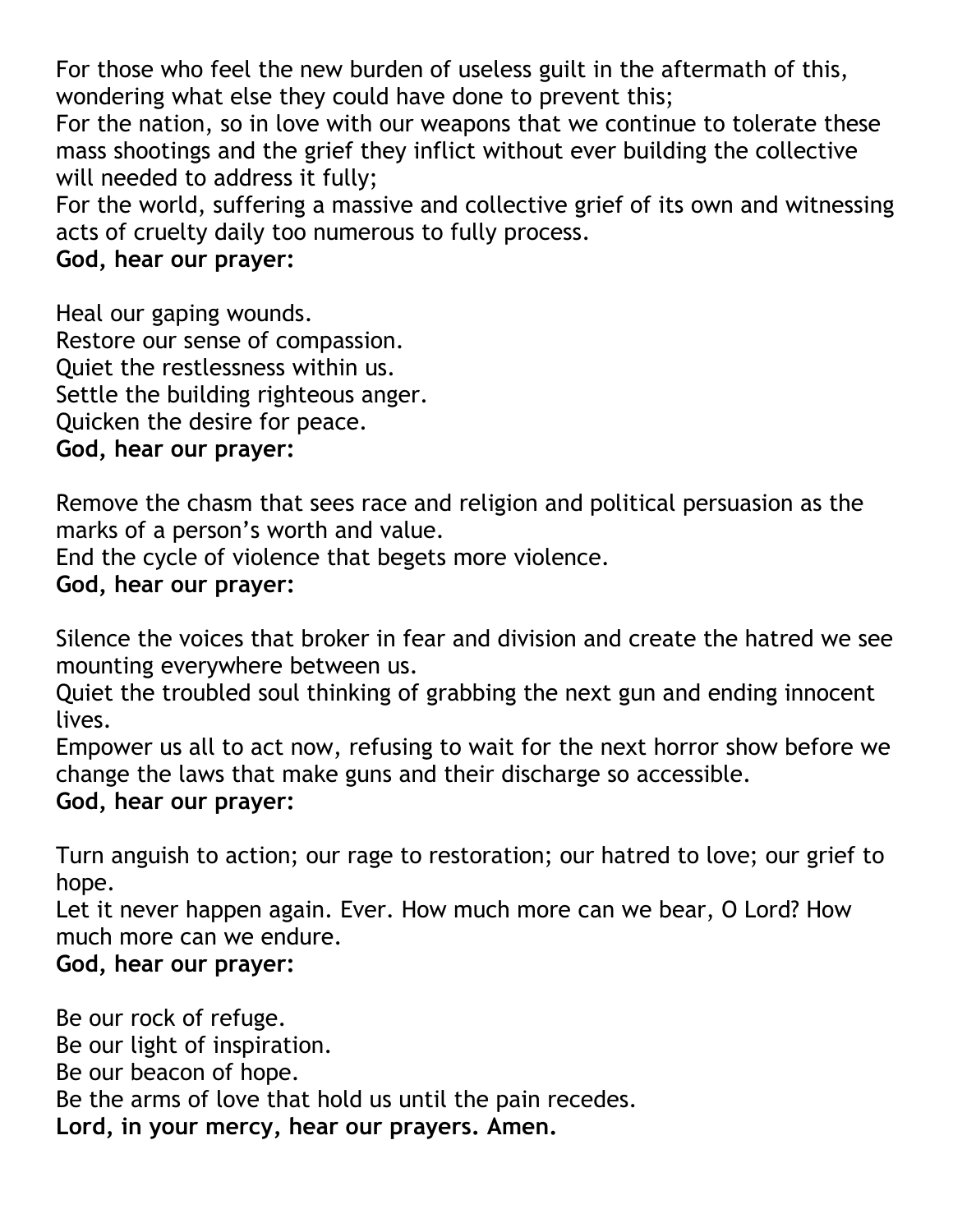Children's Message Children's Message Cheri Dennis

Hymn 
<sup>"O God Creator, Strong to Save"
MELITA</sup> **O God Creator, strong to save, whose arm has bound the restless wave, who bade the mighty ocean deep its own appointed limits keep: O hear us when we cry to thee for those in peril on the sea.**

**O Savior, whose almighty word the winds and wave submissive heard, Who walked upon the foaming deep, and calm amid its rage did sleep: O hear us when we cry to thee for those in peril on the sea.**

**O Holy Spirit, who did brood upon the chaos wild and rude, And bade its angry tumult cease, and gave, for fierce confusion, peace: O hear us when we cry to thee for those in peril on the sea.**

**O Trinity of love and power, all travelers guard in danger's hour; From rock and tempest, fire and foe, protect them wheresoe'er they go; Thus evermore shall rise to thee glad praise from air and land and sea.**

Pastoral Prayer **Barbara Thomas** Pastoral Prayer

The Prayer of Jesus *(unison)*

**Loving God, in whom is heaven, may Your name be honored everywhere. May Your Kin-dom come. May the desire of Your heart for the world be done, in us, by us, and through us. Give us the bread we need for each day. Forgive us. Enable us to forgive others. Keep us from all anxiety and fear. For you reign in the power that comes from love which is your glory forever and ever. Amen.**

Prayer for Illumination "Turn Your Eyes upon Jesus" LEMMEL **Turn your eyes upon Jesus, look full in God's wonderful face, And the things of earth will grow strangely dim In the light of God's glory and grace.**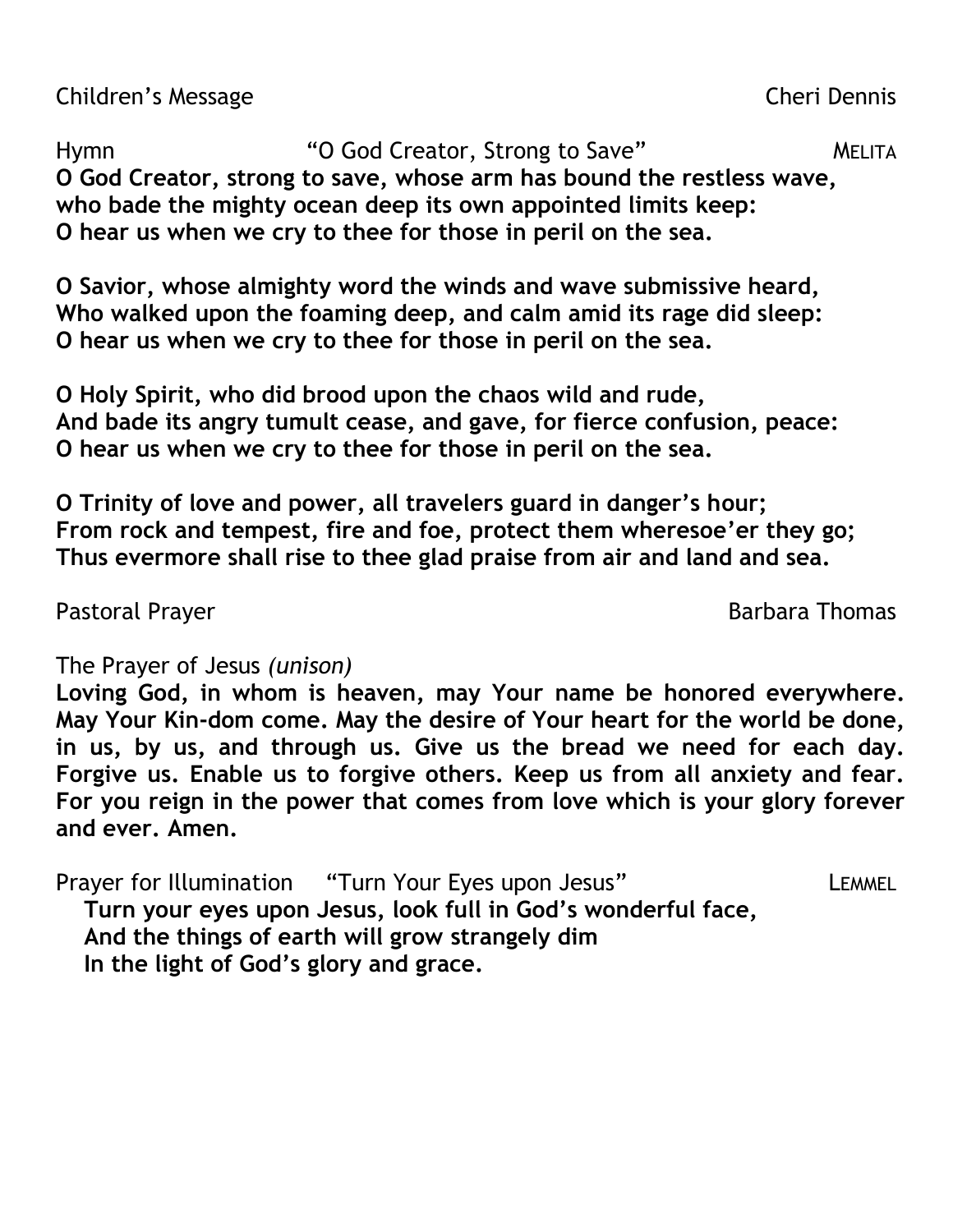Of David, when he feigned madness before Abimelech, so that he drove him out, and he went away. I will bless the LORD at all times; his praise shall continually be in my mouth. My soul makes its boast in the LORD; let the humble hear and be glad. O magnify the LORD with me, and let us exalt his name together. I sought the LORD, and he answered me, and delivered me from all my fears. Look to him, and be radiant; so your faces shall never be ashamed. This poor soul cried, and was heard by the LORD, and was saved from every trouble. The angel of the LORD encamps around those who fear him, and delivers them. When the righteous cry for help, the LORD hears, and rescues them from all their troubles. The LORD is near to the broken-hearted, and saves the crushed in spirit.

One: May we hear what the Spirit is saying to the Church; **Many: Open our ears, our hearts, our minds.**

| <b>Hymn 188</b> | "Give Me a Clean Heart"                         | <b>DOUROUX</b> |
|-----------------|-------------------------------------------------|----------------|
|                 | Give me a clean heart so I may serve you.       |                |
|                 | God, fix my heart so that I may be used by you. |                |
|                 | For I'm not worthy of all these blessings.      |                |
|                 | Give me a clean heart, and I'll follow you.     |                |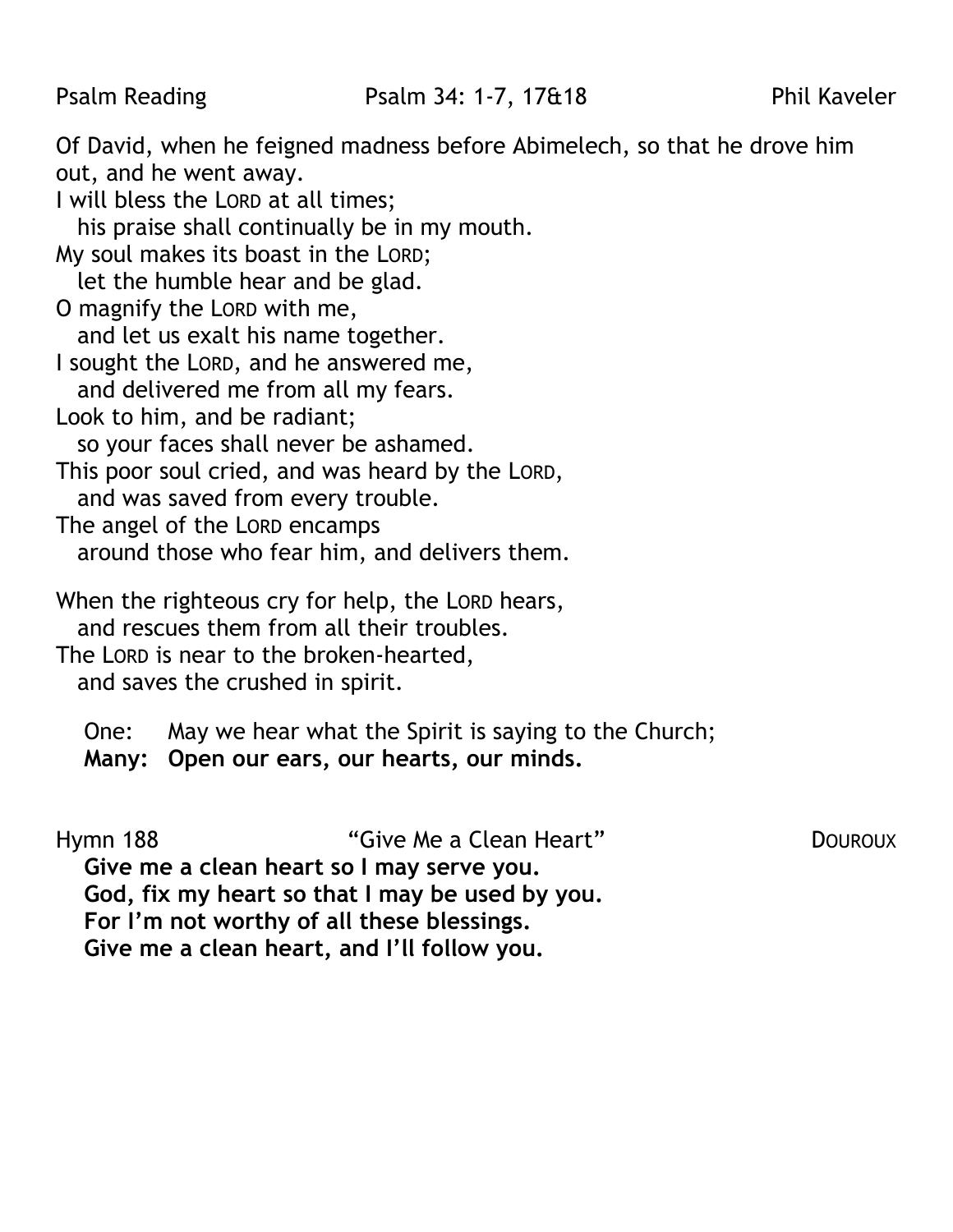Sermonic Scripture **Acts 16:16-34** Barbara Thomas

One day, as we were going to the place of prayer, we met a slave-girl who had a spirit of divination and brought her owners a great deal of money by fortunetelling. While she followed Paul and us, she would cry out, 'These men are slaves of the Most High God, who proclaim to you a way of salvation.' She kept doing this for many days. But Paul, very much annoyed, turned and said to the spirit, 'I order you in the name of Jesus Christ to come out of her.' And it came out that very hour.

But when her owners saw that their hope of making money was gone, they seized Paul and Silas and dragged them into the market-place before the authorities. When they had brought them before the magistrates, they said, 'These men are disturbing our city; they are Jews and are advocating customs that are not lawful for us as Romans to adopt or observe.' The crowd joined in attacking them, and the magistrates had them stripped of their clothing and ordered them to be beaten with rods. After they had given them a severe flogging, they threw them into prison and ordered the jailer to keep them securely. Following these instructions, he put them in the innermost cell and fastened their feet in the stocks.

About midnight Paul and Silas were praying and singing hymns to God, and the prisoners were listening to them. Suddenly there was an earthquake, so violent that the foundations of the prison were shaken; and immediately all the doors were opened and everyone's chains were unfastened. When the jailer woke up and saw the prison doors wide open, he drew his sword and was about to kill himself, since he supposed that the prisoners had escaped. But Paul shouted in a loud voice, 'Do not harm yourself, for we are all here.' The jailer called for lights, and rushing in, he fell down trembling before Paul and Silas. Then he brought them outside and said, 'Sirs, what must I do to be saved?' They answered, 'Believe on the Lord Jesus, and you will be saved, you and your household.' They spoke the word of the Lord to him and to all who were in his house. At the same hour of the night he took them and washed their wounds; then he and his entire family were baptized without delay. He brought them up into the house and set food before them; and he and his entire household rejoiced that he had become a believer in God.

One: For the word of God in scripture, for the word of God among us, for the word of God within us.

**Many: Thanks be to God.**

Sermon **"Earthquakes and Prison Breaks"** Barbara Thomas Zach Williams - [Chain Breaker \(Official Lyric Video\)](https://www.youtube.com/watch?v=JGYjKR69M6U)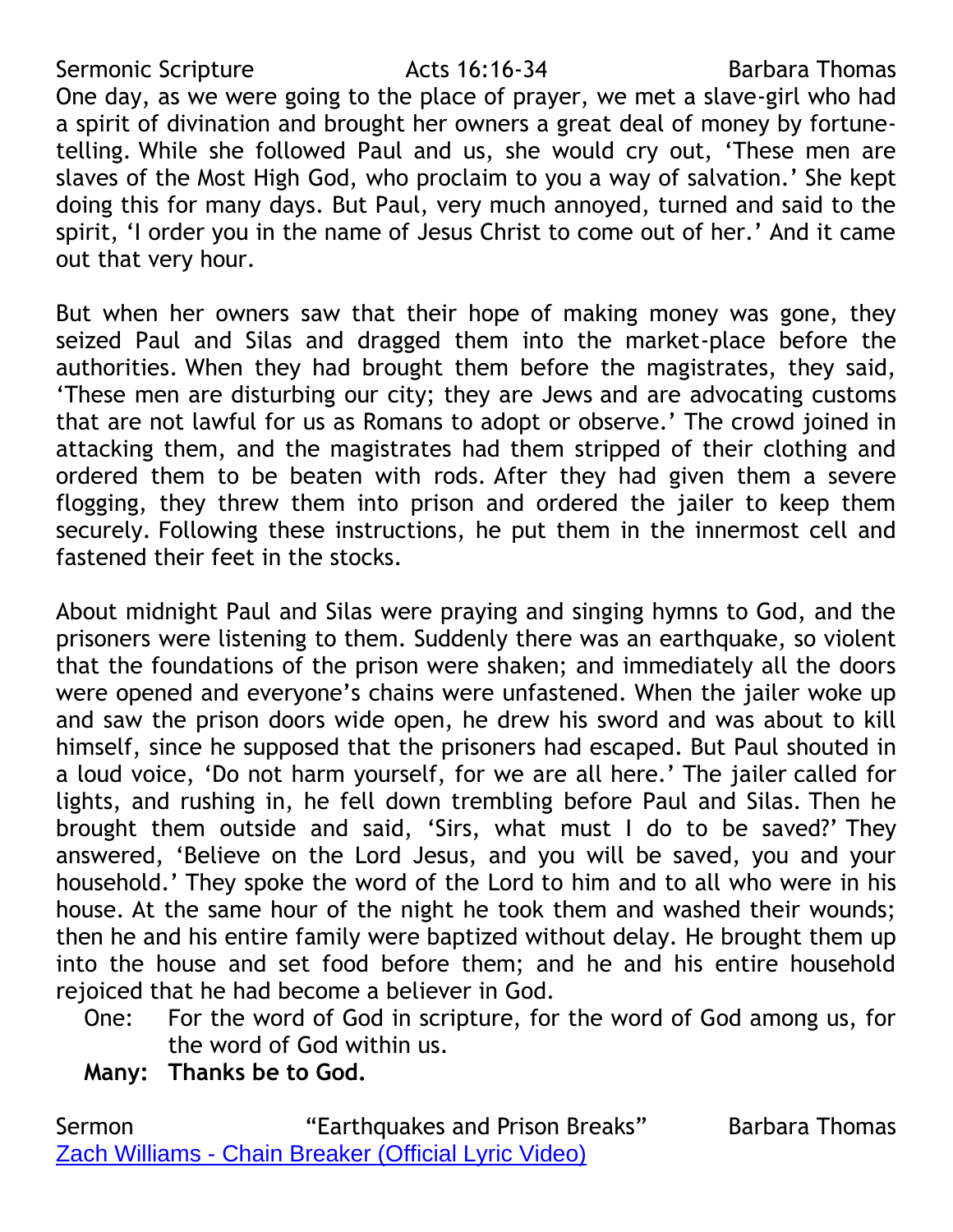Offering Dedication **Dawn Robinson** Dawn Robinson

Doxology LASST UNS ERFREUEN

**Praise God, from whom all blessings flow. Praise God, all creatures high and low. Alleluia, alleluia! Praise God, in Jesus fully known: Creator, Word, and Spirit one. Alleluia, alleluia! Alleluia, alleluia, alleluia!**

Litany of Farewell for Phil Kaveler **Debbie Davis** Debbie Davis Worship Leader:

Our church family is constantly changing. People come and go. Babies are born. Children grow up. People commit themselves to one another. Loved ones and friends among us come to the end of their lives. Individuals move into our community and church life. Others leave us, moving away to new places, new experiences, and new opportunities. It is important and right that we recognize these times of passage, of endings and beginnings. Today we share this time of farewell with long-time Holy Covenant member Phil Kaveler.

Phil joined Holy Covenant in 2000 and has been very active in the life of the church. Over the years, he has been part of many ministries & activities – singing in the choir, playing handbells, serving on Consistory and as its president, being an Elder, marching in Charlotte's Martin Luther King Day parades, participating in Care for the Earth activities, and coordinating Holy Covenant's volunteers for Urban Ministry's lunchtime devotions, to name just a few of his contributions. Phil and his wife Claudette have a son Andrew, who was brought up and confirmed at Holy Covenant and graduated from NC State. Phil and Claudette are moving to the Raleigh area to live closer to Andrew.

For a time, Phil has shared our common life. We have been with each other in good times and bad, in joys and sorrows. We have lightened each other's heavy loads. Together we have laughed and cried, together we have worshiped and praised God, together we have lived.

Phil:

I thank Holy Covenant United Church of Christ, its members and friends, for the love, kindness, and support shown me these years. I am grateful for the ways my gifts of ministry have been accepted. As I leave, I carry with me all that I have learned here.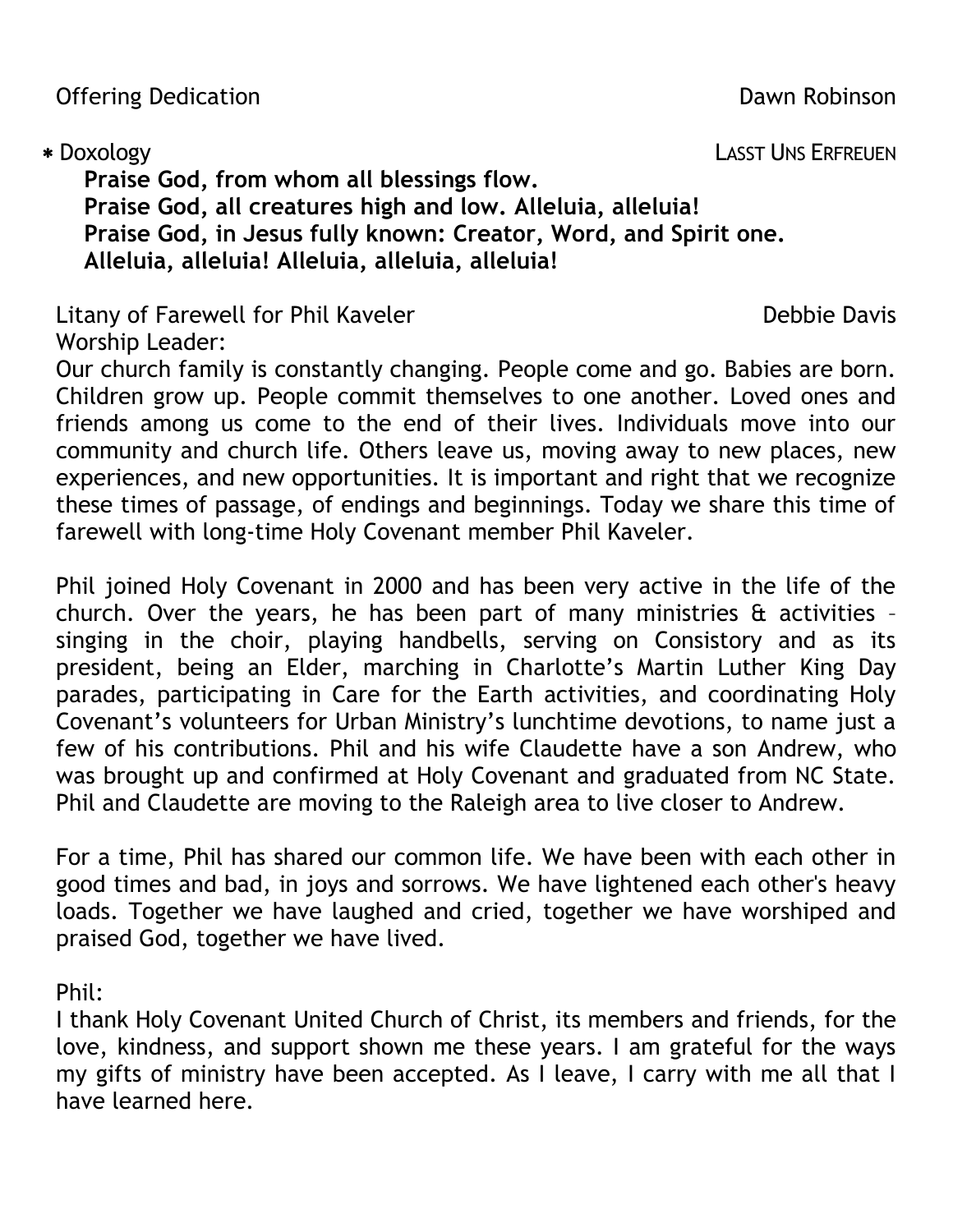#### **Congregation:**

**We express our gratitude for your time among us. Your influence on our faith and faithfulness will not leave us at your departure. We feel sorrow in your leaving, yet we rejoice with you in anticipation of this new phase of your life. We will miss your love and support, yet we know you will add much to the lives of those who will be your new church family, as you have added much to our lives.**

# **All:**

**We will pray for you and for your family.**

Worship Leader:

Let us pray. O God, you are the strength and the protector of your people. We humbly place in your hands, Phil, who is departing from us. Keep and preserve him, oh God, in all health and safety, both of body and soul. Amen.

# **All:**

**Go in the peace of Christ. Our prayers go with you. Amen.**

Worship Leader: Presentation of inscribed bell **In honor of Phil Kaveler/ For service above & beyond/ Your grateful HCUCC family**

 Hymn 376 "God, We Thank You for Your People" HOLY MANNA **God, we thank you for our people, roots dug deep within the soil, Hardy spirits, rich in loving, strong for struggle, bold for toil. Faithful Rock of generations, you whom parents' parents praised; Here in hope as we remember may our song to you be raised.**

**Thank you, God for gentle pleasure; lessons learned and secrets told, Hopes and memories saved as treasure, passed to young ones by the old, Pranks and glories, songs and stories, food by loving hands prepared. God, we bless you for your presence in our tears and laughter shared.**

**Still we must confess before you, sometimes, Savior, we have failed; Though we worship and adore you, sometimes love has not prevailed. Tempers racing, devil chasing, heart estranged by ice or flame You transform by ways forgiving. Grace amazing! Grace, your name!**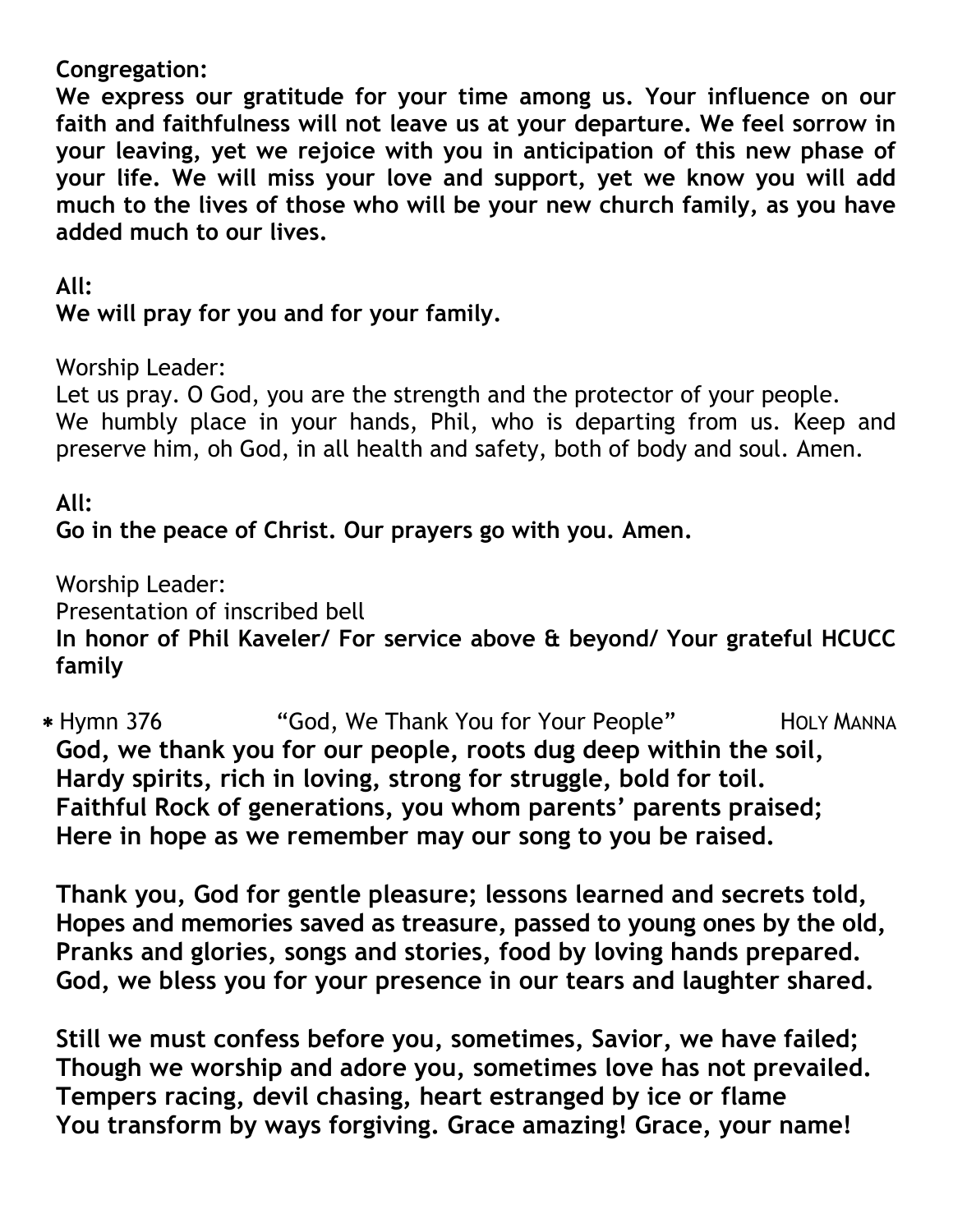**By your Spirit of creation keep us bold for risking still, Eager in anticipation, ever strong to do your will. Bind us close to one another, sharing life and death and birth, Welcoming as sister, brother, all your children on the earth.**

\* Benediction **Barbara Thomas** 

\* Benediction Response "The Summons" MELVINGROVE **Lord, your summons echoes true when you but call my name! Let me turn and follow you and never be the same. In your company I'll go where your love and footsteps show. Thus I'll move and live and grow in you and you in me.**

Postlude "Some Glad Morning" I'LL FLY AWAY *Songs in this service are used by Permission. CCLI License #11439355; CSPL164710*

*Candid photographs and/or video recording share our work and witness and invite others into the fellowship of our congregation. Some pictures/video may be published in church print publications, on our website or on our official social media sites. If you do not wish to have your image published,* 

*please contact the church office by phone or email.*

**WE COULDN'T PROVIDE OUR WARM WELCOME WITHOUT THE HELP OF:** Christine Andersen, Mel Andersen, Lisa Cloninger, Dominic Ciciollo, Keith Dennis, Brian Hankins, Henry Hankins, Shakti Subramanian

# **WHAT'S HAPPENING AT HOLY COVENANT**

**Important COVID Update, May 27, 2022**

### *The Consistory voted this week to resume requiring masks during Sunday worship and all indoor activities in our church building effective immediately.*

While the CDC COVID-19 Community Level for Mecklenburg County is considered Low as of May 27, the COVID positivity rate for the county is currently slightly above 20% and on a gradual upward trend. Out of an abundance of caution, we are taking this action at this time as a preventative measure to protect the Holy Covenant UCC community.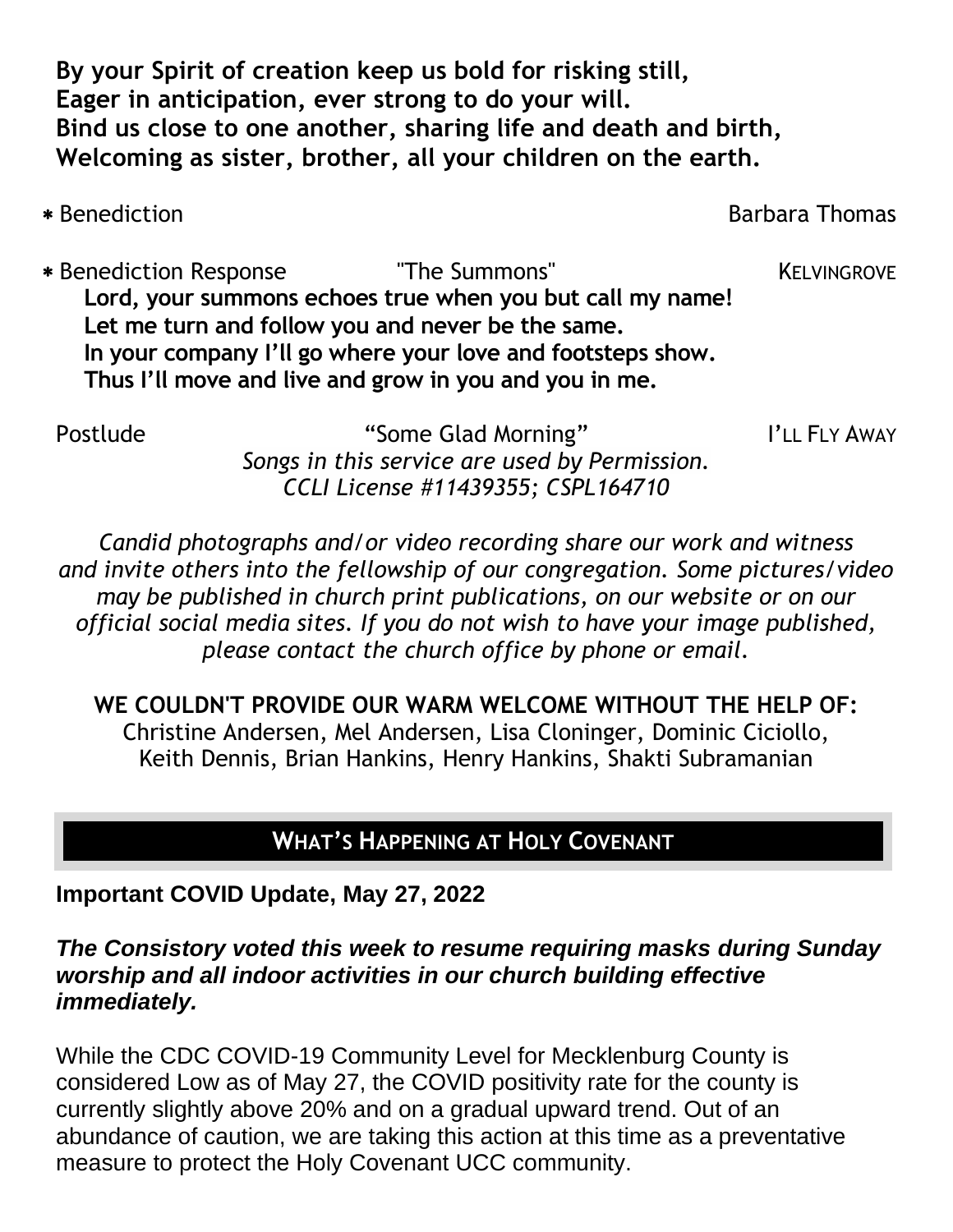When in-person activities were resumed at the beginning of March, Consistory used the criteria of a positivity rate below 10% in a downward trend with Community Level of Low as the deciding criteria after suspending in-person activities due to the January COVID-19 surge. While the current positivity rate and trend could imply we should suspend in-person activities based on the previous criteria that Consistory used, some characteristics of the pandemic are different now. Consistory will continue to closely monitor and assess the potential need to suspend in-person activities in the coming weeks.

We encourage attendees who are immunocompromised or fall into any other higher risk groups to use their discretion as to whether to attend in-person church activities. We will continue to spread out seating in the sanctuary during worship and will have cleaning supplies and hand sanitizer available at several points in the building. Live-streaming will continue for weekly worship services as always.

Please contact Consistory President, Lisa Cloninger if you have any questions or concerns.

#### **Welcome Back Rev. Barbara Thomas**

Formerly Associate Pastor at HCUCC, Barbara has devoted much of her ministry to walking with the underserved. She currently serves as psychotherapist & coach at the Counseling Center of Charlotte while also working on a project to expand training to front line staff of local non-profits. She has served as Program Director of Charlotte Rescue Missions' Dove's Nest, Director of Services at Urban Ministry Center (now A Roof Above) & as SE Regional Director of Church World Service, providing solutions for poverty & hunger. Barbara previously pastored a Presbyterian church in upstate New York. Rev. Thomas has an M.Div. from Duke and a Master's in Organizational Development from Queens. She has been in Charlotte for 15 years and is a member of & sings in the choir at New Emmanuel UCC.

#### **The Michael G. Brooks Scholarship 2022-23, Applications Due June 1**

The purpose of the Michael G. Brooks Scholarship Fund is to encourage youth in both their educational growth and their service to God. Scholarship funds up to approximately \$2,000 will be considered annually for all applicants. Contact the church office or Dawn Robinson, **[DrRobinson0415@gmail.com](mailto:DrRobinson0415@gmail.com)** for the Process and Procedures document for this scholarship and the application.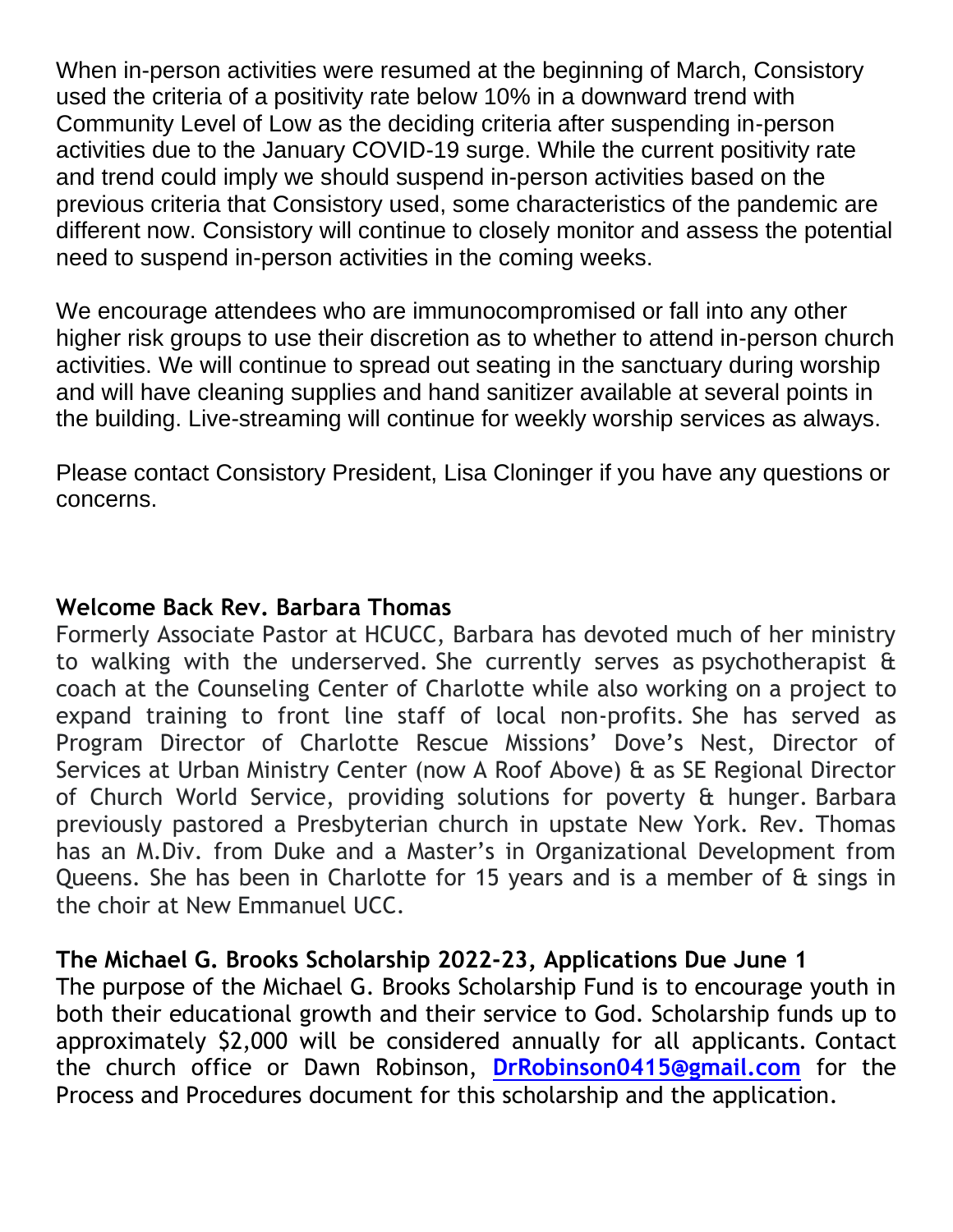# **Black Fatigue Discussion Part II: June 5 After Worship**

The Racial Justice and Equity committee invites you to join in a conversation regarding recognizing and responding to the reality of Black Fatigue. This is a follow up to last fall's Zoom discussion introducing Black Fatigue.

In this session, we will briefly revisit the definition of Black Fatigue, and then move onto discussion of scenarios, in small groups, that will aid participants in identifying circumstances that can lead to Black Fatigue. The groups then will address ways to support combatting Black Fatigue.

You need not have attended the fall session to participate in the June 5 discussion. Use this Zoom link if you are unable to attend in-person. <https://us02web.zoom.us/j/82684255063>

Please plan on staying after service on June 5 for this event. We anticipate a 1 to 1.5 hour time frame. We hope to see you there!

Racial Justice and Equity Committee

If you'd like to learn more about Black Fatigue prior to the discussion, here are some resources:

# **Books**

· *Black Fatigue: How Racism Erodes the Mind, Body, and Spirit* by Mary Francis Winters. Available on Kindle, Audible, Paperback.

· *Waking Up White, and Finding Myself in the Story of Race* by Debbie Irving

· *Good White People: The Problem with Middle-Class White Anti-Racism* by Shannon Sullivan

# **YouTube Videos**

· **A selection from the book** *Black Fatigue* by Mary Frances Winters, narrated by Robin Miles - 5 minutes **[https://youtu.be/Z5FDABcw0SQ](https://r20.rs6.net/tn.jsp?f=001KRg6On04gjlLyktGwjKgNKfzFLQ-Um6NbG2lztA_f-oB_Ohy2KXgrmdUvq5zPpKgeGandtRfLp3bObauOT-be9ClWhaSuWBDWa1g9Fs_bfz8AEhxpPJLU6Ubp7DFVgO3-1VpqpevIttGJxSfo3wfNVJTsXThmkAEER0ABw-di5epZ6ByCm2g1E8ZjVSxACwNjMHNvUCBzHzqQMmsKyt2yA==&c=Zu3HjXli5oG1mucDNs2-QyIoLpesAu_QuUZCfVVIzn6o7dxJM2iC5Q==&ch=Q_K8Ck0f2UgLK2qW-C4om2neX2s4XTjxjYpHobQBA3QOU03sR-8ZJg==)**

· **An interview with Mary Frances Winters,** the author of *Black Fatigue* on the Karen Hunter show. Hunter is an American journalist and talk show host. – 19 minutes. **[https://youtu.be/KMhDvaJx-CA](https://r20.rs6.net/tn.jsp?f=001KRg6On04gjlLyktGwjKgNKfzFLQ-Um6NbG2lztA_f-oB_Ohy2KXgrmdUvq5zPpKgaXtxooVpX67T6VMFA_fhTvVkAteDlElaggE3q-Dyr1zQBlQ7BhW-oqDAuzeUdUz6Wgiq1P_qaCn8FiWo-COHVK9rCamkNrlwEyQ3ROODBkBDq2YXIRMnJW-QkauuLY7c80HuvOlCi_1NwHBWxK-H-A==&c=Zu3HjXli5oG1mucDNs2-QyIoLpesAu_QuUZCfVVIzn6o7dxJM2iC5Q==&ch=Q_K8Ck0f2UgLK2qW-C4om2neX2s4XTjxjYpHobQBA3QOU03sR-8ZJg==)**

· **Black Fatigue Can Not Be Fixed with A Nap, It's Chronic.** A dialogue between Mary Frances Winter and Dr. Shannon Sullivan, Chair of the Philosophy Department and UNC Charlotte and author of *Good White People*. This discussion